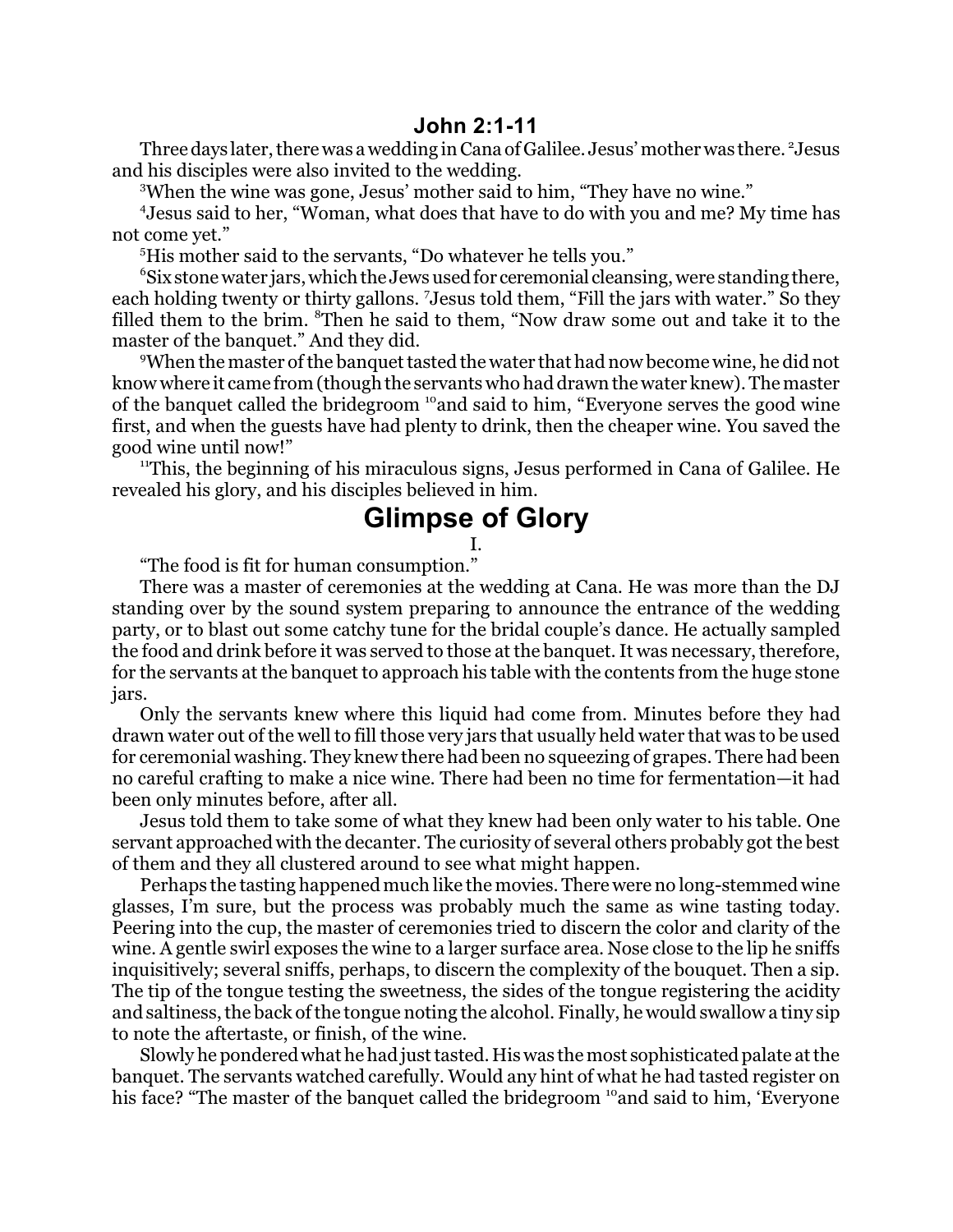serves the good wine first, and when the guests have had plenty to drink, then the cheaper wine. You saved the good wine until now!'" (John 2:9-10, EHV).

II.

Wedding feasts lasted about a week in those days. Wine was important. Itwas more than just a festive beverage, it was a staple for meals. Wine at a feast such as this was a symbol of God's grace; it signified joy and abundant blessings and even hope for the future.

"When the wine was gone, Jesus' mother said to him, 'They have no wine.'" (John 2:3, EHV). Mary was mortified when she learned of the problem. Relatives and friends of the couple had come from near and far to celebrate the occasion. Had there been poor planning? Were there more guests than expected?

The reason for the lack wasn't important. Mary knew who could solve it. John reports: "This, the beginning of his miraculous signs, Jesus performed in Cana of Galilee" (John 2:11, EHV). John's statement would seem to indicate that Mary hadn't seen Jesus perform a miracle yet, but she had "...treasured up all these things, pondering them in her heart" (Luke 2:19, EHV). So we were told of the events of Jesus' birth. Twelve years later, at the temple, we hear yet again: "His mother treasured up all these things in her heart" (Luke 2:51, EHV).

Mary had been paying attention for many years. She never stopped treasuring these things in her heart and pondering them. She knew who Jesus was. She believed that he was the One who had been sent from God.

"Jesus said to her, 'Woman, what does that have to do with you and me? My time has not come yet'" (John 2:4, EHV). It seems rather curt, even harsh, to our ears, for Jesus to speak this way to his mother. Yet he was not speaking as a son, but as her Savior. He was being formal and polite. Just as he said in the temple at age 12, he was going about his Heavenly Father's business. The timing for things was in the Father's hands, not Mary's—not even his own.

"His mother said to the servants, 'Do whatever he tells you'" (John 2:5, EHV). Mary understood the context of his answer. Did she know thathe *would* do something? One thing Mary knew for sure—Jesus would do what was right. He always did. She knew he always would. Whatever he decided would be the correct decision. You servants, if he tells you to do something, don't ask questions, just do it.

III.

Perhaps sometimes *you* cry out to God, but it feels like he doesn't hear or isn't going to answer. Maybe sometimes you feel like King David in Psalm 13: "How long, O LORD? Will you forget me forever? How long will you hide your face from me?" (Psalm 13:1, EHV). Perhaps you feel like the disciples out on the boat in a storm, with Jesus sleeping calmly in the back of the boat: "Teacher, don't you care that we are about to drown?"" (Mark 4:38, EHV). Maybe you feel like Paul: "I was given a thorn in my flesh... <sup>8</sup>Three times I pleaded with the Lord about this, that he would take it away from me" (2 Corinthians 12:9, EHV).

Itmay *seem*sometimes that your prayers aren'theard or thatthey aren't being answered by God. Paul got a very specific answer: "[the Lord] said to me, 'My grace is sufficient for you, because my power is made perfect in weakness'" (2 Corinthians 12:9, EHV). In Paul's case, God didn't answer the way Paul mighthave *liked*, but Paul was encouraged to go about his business trusting in the Lord to guide him and go with him. Most of us won't get such a direct answer from God, but we can be sure that God has heard our prayers and will answer in his own way and in his own time. Perhaps his answer won't be the one we want to hear, but he will be with us and take care of us.